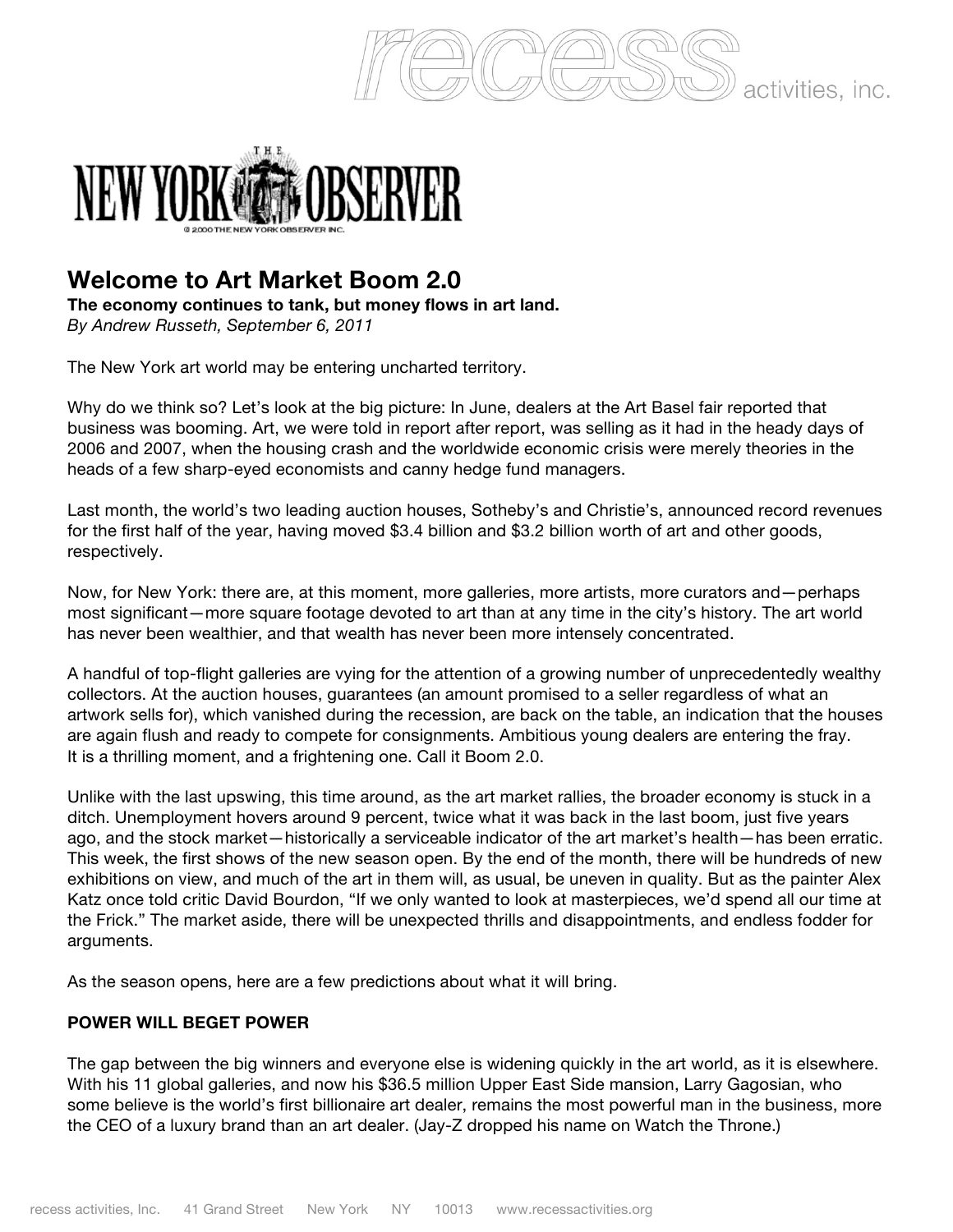Mr. Gagosian is opening the New York season with the sort of firepower that would be the envy of any dealer in town: two monumental new steel sculptures by Richard Serra, one more than 75 feet long; a survey of Andy Warhol's prized Liz Taylor portraits; and, because the dealer can now do anything he wants, a show of new paintings by Bob Dylan.

activities, inc.

Also on tap at Gagosian is an exhibition by British figurative painter Jenny Saville, whom he first showed in 1999, earning skeptical whispers as he furiously raised her prices into the six-digit realm early in her career. "That girl is 29 years old," an anonymous dealer was quoted as saying soon after. "If she is not going to make it, she is never going to have a career ever. … These are live and die prices, motherfucker." Here we are, about a decade later: Ms. Saville's current auction record, set at Christie's in February, is \$2.42 million.

Meanwhile Arne Glimcher's Pace Gallery—which is by some estimations second in the world to Mr. Gagosian's—is breaking ground on a fifth New York branch, which will be tucked underneath the High Line in Chelsea. "Not every gallery needs 20-foot ceilings," Pace's heir apparent, Mr. Glimcher's son Marc Glimcher, told The Observer.

But Pace will vacate its hulking West 22nd Street gallery at the end of next summer, clearing the way for its landlord, the Dia Art Foundation, to move forward with plans to build a new space there. "It's tragic, but it had to happen," Mr. Glimcher said. "We can't be too unhappy about it, if it means Dia comes back." Whether that will happen remains to be seen: the foundation announced its plans to build on the lot in November 2009, but it has yet to name an architect. (This week, Observer columnist Adam Lindemann reveals that Dia has also purchased the building next door, for \$11.5 million.)

Chelsea and its longtime elite remain the engine of the market and the center of attention. The West 20s are lined with galleries that started elsewhere in the city in the 1980s, and a few that began far earlier. Some muscled into that group's rarefied realm in the 1990s, but power relations have ossified in recent years. Will any young gallerists join their ranks?

## **THE LOWER EAST SIDE WILL START TO FEEL CROWDED**

Most venturesome dealers are still opting to open on the Lower East Side, which has been the nexus of Manhattan's emerging scene since 2007, when the New Museum opened there. "A walk is becoming a run is becoming a stampede," said Josh Frank, of Misrahi Realty, when asked about galleries opening in the area. "Mass has gravity."

Recent migrants to the area include Chicago's Golden Gallery, on the western edge, and Maxwell Graham (formerly of Renwick Gallery), whose new space is on Essex Street, the eastern frontier. According to Mr. Frank, galleries in the area are paying between \$3,500 and \$6,000 a month for relatively modest storefronts. "It's much cheaper than West Chelsea," he said, "and you just can't find these small stores anywhere else."

In a sense, it's sophomore year on the L.E.S.: on Orchard Street, the neighborhood's main drag, many dealers are hosting second shows by the artists they debuted over the past few years. In September, Sara Greenberger Rafferty returns to Rachel Uffner, Lisa Kirk to Invisible-Exports and Sarah Crowner to Nicelle Beauchene. Just off Orchard, dealers Margaret Lee and Oliver Newton are showing Anicka Yi for a second time at their gallery, whose name changed from 179 Canal to 47 Canal with a relocation in May. "Second shows in New York can be more important than first shows," said Ms. Beauchene. "Artists have to prove they can push their work."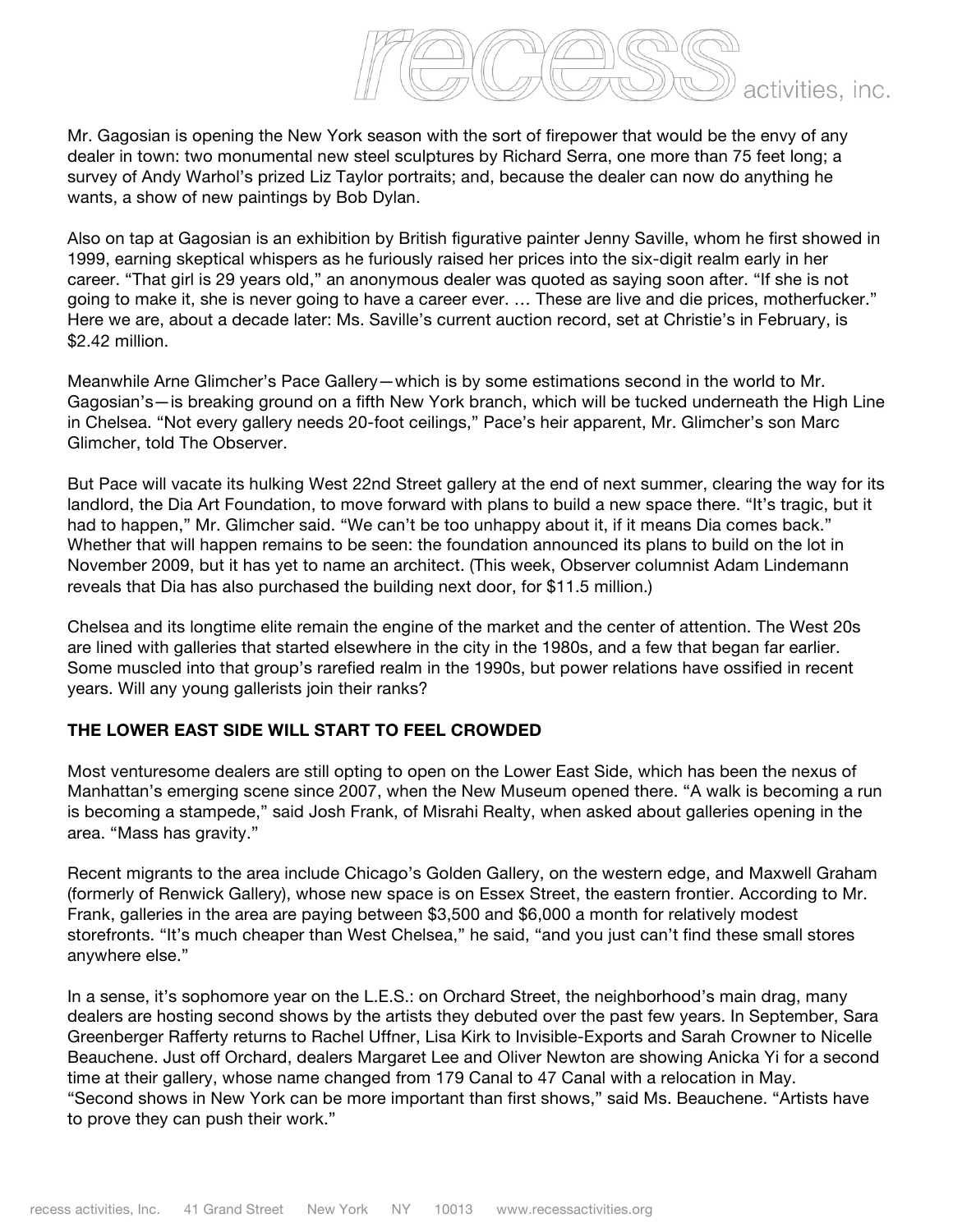

Newness fades quickly in the art world. It always has. The East Village scene of the mid-1980s disappeared in a matter of years. Some dealers folded, unable to hold the attention of collectors and curators, while the savvier ones left for Soho in search of lower rents and more space. How long will the Lower East Side district endure? We may know soon.

"If the landlords get greedy, they'll move on," said gallerist Jay Gorney, a veteran of the East Village, who is now at Mitchell-Innes & Nash in Chelsea. "If their spaces are big enough and their rents are workable, they'll stay." He cautioned, "We should be talking about the survival of individual galleries, not necessarily neighborhoods."

Perhaps the right comparison isn't the East Village, but Soho, which galleries fled for Chelsea in the mid 1990s, when retailers—including large corporate brands willing to pay astronomical rents—started to take over.

On the swiftly gentrifying Lower East Side, retail looms. Mr. Frank mentioned that three new hotels are in the process of opening in the area, and that a chocolate shop on Broome and a beer shop on Orchard are on the way. "People are going to get soused and walk around and buy art and chocolate," he said jokingly. Many galleries signed five-year leases back in 2008, and they'll need to decide if they want to stick around to experience that.

And yet there are lingering concerns, even now that the neighborhood is booming, that it still isn't attracting the right art crowd. "I'd like to see MoMA and Whitney curators a little more," one dealer told us. Of course, not all young dealers move to the L.E.S. The award for the most exotic move of the year goes to the energetic Parisian gallerists Daniele Balice and Alexander Hertling, who have linked up with critic David Lewis to start a small project space in a Hell's Kitchen office building. "Some people may not think it is a very sophisticated place, but it feels real," Mr. Balice told The Observer earlier this year, speaking warmly of the neighborhood's cheap bars and restaurants. He added, "I may be wrong."

## **ALTERNATIVE SPACES WILL LEAD**

Many nonprofit galleries have been taking admirable curatorial risks.

For the past year, at the Artist's Institute, down on Eldridge Street, curator Anthony Huberman has been shaping freewheeling idiosyncratic programs based on the work of a single artist each semester with help from his students at Hunter College, which backs the venture. It has held lectures, organized an orchid sale, hosted performances and baked bread. Somehow, it's made sense. Through December, its focus is on the septuagenarian Native American artist Jimmie Durham, a critical favorite who hasn't shown in New York recently.

In Soho, Recess Activities has been handing over its space to emerging artists since it opened in 2009, and letting them organize shows, make work and host events while in residence. The results have been unpredictable and messy and exciting (which can't typically be said of most Chelsea galleries), and it recently added a Red Hook location.

And there are new appointments to watch. With new director Stefan Kalmár at its helm, Artists Space has had a streak of smart solo shows, and a survey of the work of the little-known renegade New York interventionist Christopher D'Arcangelo is up next. Former Artforum czar Tim Griffin has just taken the reins of the Kitchen, and onetime Creative Time curator Peter Eleey has started as chief curator at MoMA PS1.